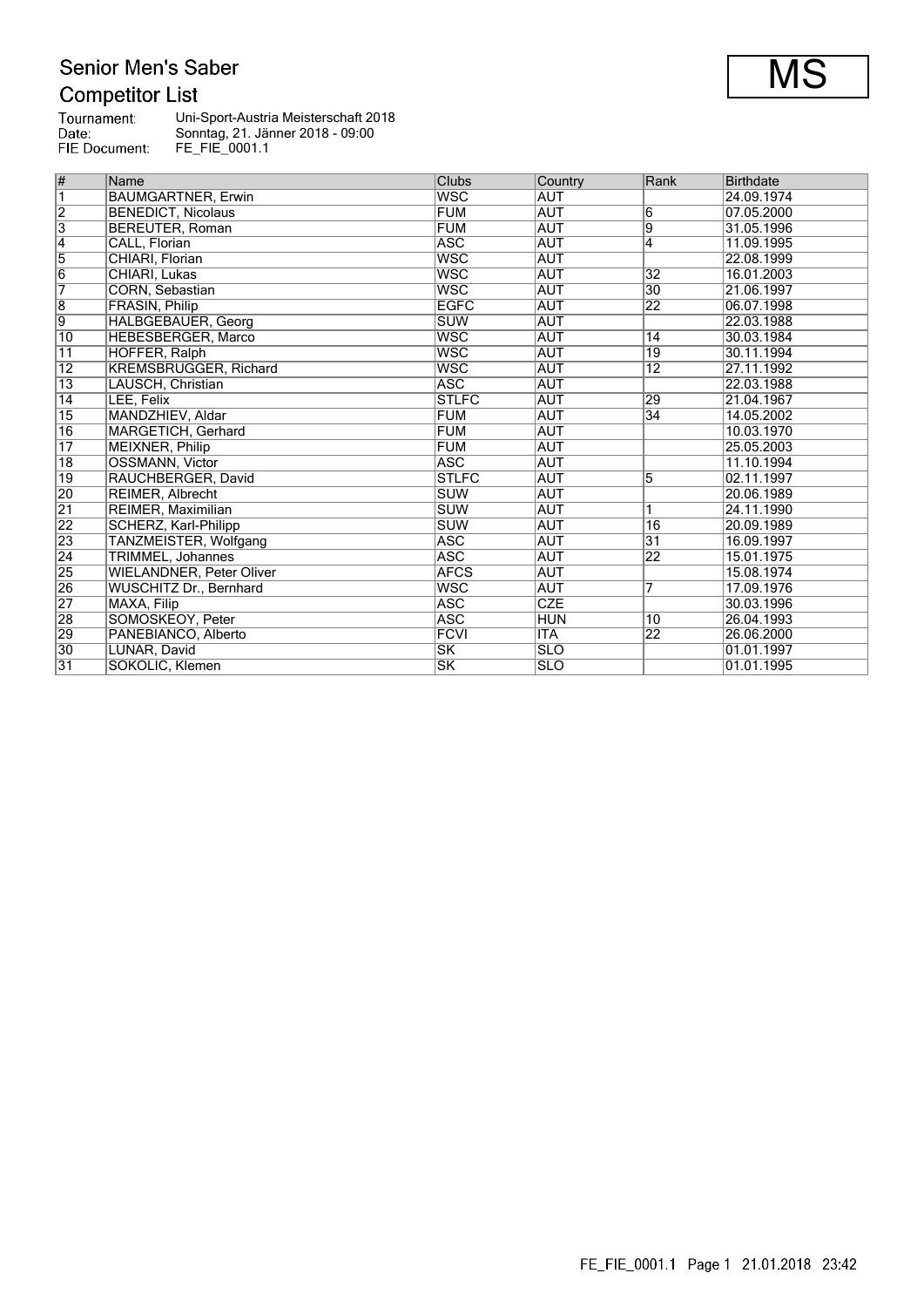# Senior Men's Saber Seeding for Round #1 - Pool

| Seed                    | Name                            | Club                     | Country    | Rank            | Notes |
|-------------------------|---------------------------------|--------------------------|------------|-----------------|-------|
| $\overline{1}$          | REIMER, Maximilian              | <b>SUW</b>               | <b>AUT</b> |                 |       |
| $\overline{2}$          | CALL, Florian                   | <b>ASC</b>               | <b>AUT</b> | 4               |       |
| $\overline{\mathbf{3}}$ | RAUCHBERGER, David              | <b>STLFC</b>             | <b>AUT</b> | 5               |       |
| $\overline{4}$          | <b>BENEDICT, Nicolaus</b>       | <b>FUM</b>               | <b>AUT</b> | 6               |       |
| $\overline{5}$          | WUSCHITZ Dr., Bernhard          | <b>WSC</b>               | <b>AUT</b> | 7               |       |
| 6                       | <b>BEREUTER, Roman</b>          | <b>FUM</b>               | <b>AUT</b> | 9               |       |
| 7                       | SOMOSKEOY, Peter                | <b>ASC</b>               | <b>HUN</b> | 10              |       |
| $\overline{8}$          | <b>KREMSBRUGGER, Richard</b>    | <b>WSC</b>               | <b>AUT</b> | $\overline{12}$ |       |
| 9                       | <b>HEBESBERGER, Marco</b>       | <b>WSC</b>               | <b>AUT</b> | $\overline{14}$ |       |
| 10                      | SCHERZ, Karl-Philipp            | <b>SUW</b>               | <b>AUT</b> | $\overline{16}$ |       |
| 11                      | HOFFER, Ralph                   | <b>WSC</b>               | <b>AUT</b> | 19              |       |
| $\overline{12}$         | PANEBIANCO, Alberto             | <b>FCVI</b>              | <b>ITA</b> | $\overline{22}$ |       |
| $\overline{13}$         | TRIMMEL, Johannes               | <b>ASC</b>               | <b>AUT</b> | 22              |       |
| 14                      | FRASIN, Philip                  | <b>EGFC</b>              | <b>AUT</b> | 22              |       |
| $\overline{15}$         | LEE, Felix                      | <b>STLFC</b>             | <b>AUT</b> | 29              |       |
| 16                      | CORN, Sebastian                 | <b>WSC</b>               | AUT        | $\overline{30}$ |       |
| $\overline{17}$         | TANZMEISTER, Wolfgang           | <b>ASC</b>               | <b>AUT</b> | $\overline{31}$ |       |
| $\overline{18}$         | CHIARI, Lukas                   | <b>WSC</b>               | <b>AUT</b> | $\overline{32}$ |       |
| $\overline{19}$         | MANDZHIEV, Aldar                | FUM                      | <b>AUT</b> | 34              |       |
| 20                      | HALBGEBAUER, Georg              | <b>SUW</b>               | <b>AUT</b> |                 |       |
| $\overline{21}$         | MARGETICH, Gerhard              | <b>FUM</b>               | AUT        |                 |       |
| $\overline{22}$         | <b>WIELANDNER, Peter Oliver</b> | <b>AFCS</b>              | AUT        |                 |       |
| $\overline{23}$         | <b>BAUMGARTNER, Erwin</b>       | <b>WSC</b>               | <b>AUT</b> |                 |       |
| $\overline{24}$         | LUNAR, David                    | lsk                      | <b>SLO</b> |                 |       |
| 25                      | CHIARI, Florian                 | <b>WSC</b>               | <b>AUT</b> |                 |       |
| 26                      | SOKOLIC, Klemen                 | $\overline{\textsf{SK}}$ | <b>SLO</b> |                 |       |
| $\overline{27}$         | MAXA, Filip                     | <b>ASC</b>               | CZE        |                 |       |
| $\overline{28}$         | MEIXNER, Philip                 | FUM                      | <b>AUT</b> |                 |       |
| 29                      | <b>OSSMANN, Victor</b>          | <b>ASC</b>               | AUT        |                 |       |
| 30                      | REIMER, Albrecht                | <b>SUW</b>               | AUT        |                 |       |
| $\overline{31}$         | LAUSCH, Christian               | <b>ASC</b>               | <b>AUT</b> |                 |       |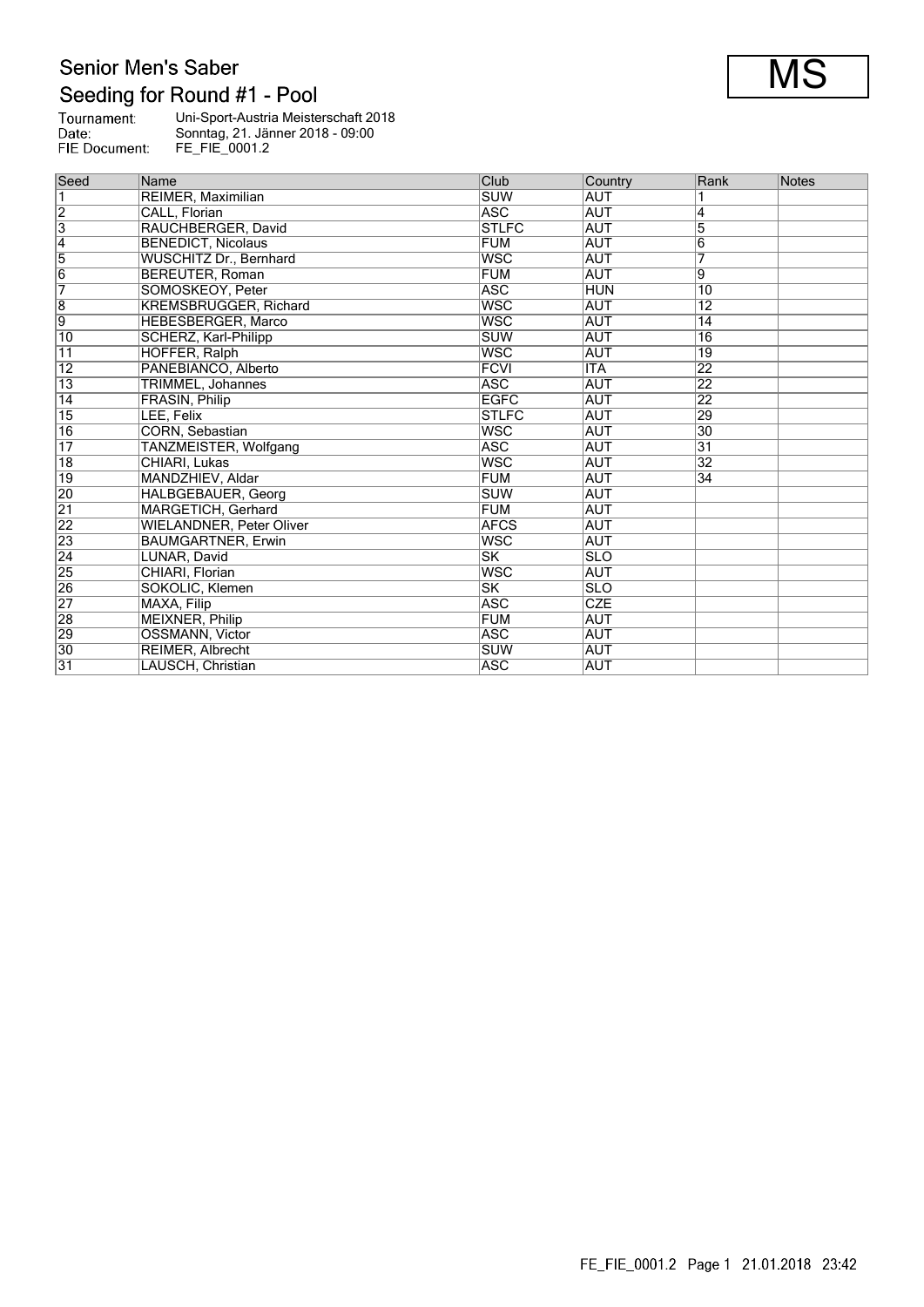#### Senior Men's Saber Round #1 Pool Results

Tournament: Uni-Sport-Austria Meisterschaft 2018 Date: Sonntag, 21. Jänner 2018 - 09:00 FIE Document: FE\_FIE\_0007

|               | Strip 1                         | Referee(s):                                   |                |                       |                |                |                        |                |                |             |      |     |      |       |
|---------------|---------------------------------|-----------------------------------------------|----------------|-----------------------|----------------|----------------|------------------------|----------------|----------------|-------------|------|-----|------|-------|
|               | 09:30                           | TANZMEISTER Dipl.-Ing. FH, Thomas (ASC / AUT) |                | NOSEDA, Norbert (HUN) |                |                |                        |                |                |             |      |     |      |       |
| Name          |                                 | <b>Affiliation</b>                            | #              | 1                     | $\overline{2}$ | 3              | $\boldsymbol{\Lambda}$ | 5              | 6              | V           | V/M  | TS. | -TR- | -Ind  |
| HOFFER, Ralph |                                 | WSC / AUT                                     | 1              |                       | D1             | V <sub>5</sub> | V <sub>5</sub>         | V5             | V <sub>5</sub> | 4           | 0,80 | -21 | 15   | -6    |
|               | MARGETICH, Gerhard              | FUM / AUT                                     | $\overline{2}$ | V5                    |                | D <sub>2</sub> | V <sub>5</sub>         | V5             | V <sub>5</sub> | 4           | 0,80 | 22  | 10   | 12    |
|               | REIMER, Maximilian              | SUW / AUT                                     | 3              | D4                    | V5             |                | V <sub>5</sub>         | V5             | V <sub>5</sub> | 4           | 0,80 | 24  | 8    | 16    |
|               | <b>WIELANDNER, Peter Oliver</b> | AFCS / AUT                                    | $\overline{4}$ | D <sub>3</sub>        | D <sub>2</sub> | D <sub>0</sub> |                        | D <sub>3</sub> | D <sub>1</sub> | $\mathbf 0$ | 0,00 | 9   | 25   | $-16$ |
|               | <b>OSSMANN, Victor</b>          | ASC / AUT                                     | 5.             | D1                    | D0             | D <sub>0</sub> | V <sub>5</sub>         |                | D <sub>2</sub> | 1           | 0,20 | 8   | 23   | $-15$ |
| LUNAR, David  |                                 | SK/SLO                                        | 6              | D <sub>2</sub>        | D <sub>2</sub> | D <sub>1</sub> | V <sub>5</sub>         | V <sub>5</sub> |                | 2           | 0,40 | 15  | 18   | $-3$  |

| $\Gamma$      | Strip 2              | Referee(s):                |                |                |                |                |                        |                |                |             |        |    |      |                  |
|---------------|----------------------|----------------------------|----------------|----------------|----------------|----------------|------------------------|----------------|----------------|-------------|--------|----|------|------------------|
|               | 09:30                | HRADEZ, Hannes (WSC / AUT) |                |                |                |                |                        |                |                |             |        |    |      |                  |
| Name          |                      | <b>Affiliation</b>         | #              | 1              | $\overline{2}$ | 3              | $\boldsymbol{\Lambda}$ | 5              | 6              | v           | V/M TS |    | - TR | $\lfloor$ lnd    |
| CALL, Florian |                      | ASC / AUT                  |                |                | V5.            | V5             | V5                     | V5             | V <sub>5</sub> | 5           | 1,00   | 25 | 7    | 18               |
|               | LAUSCH, Christian    | ASC / AUT                  | $\mathcal{P}$  | D1             |                | D1             | D <sub>2</sub>         | D <sub>1</sub> | D <sub>1</sub> | $\mathbf 0$ | 0.00   | 6  | 25   | $-19$            |
|               | HEBESBERGER, Marco   | WSC/AUT                    | 3              | D1             | V5             |                | D <sub>4</sub>         | V <sub>5</sub> | V <sub>5</sub> | 3           | 0,60   | 20 | 17   | -3               |
|               | PANEBIANCO, Alberto  | FCVI / ITA                 | $\overline{4}$ | D <sub>2</sub> | V <sub>5</sub> | V5             |                        | V5             | V <sub>5</sub> | 4           | 0,80   | 22 | 18   | $\boldsymbol{A}$ |
|               | SCHERZ, Karl-Philipp | SUW / AUT                  | 5              | D <sub>2</sub> | V5             | D <sub>4</sub> | D4                     |                | V <sub>5</sub> | 2           | 0,40   | 20 | 16   | 4                |
|               | MANDZHIEV, Aldar     | FUM / AUT                  | 6              | D1             | V <sub>5</sub> | D <sub>2</sub> | D <sub>3</sub>         | D <sub>0</sub> |                |             | 0,20   | 11 | 21   | $-10$            |

|                 | Strip 3                        | Referee(s):                   |               |                |                |                |                |                |                |                |        |    |    |        |
|-----------------|--------------------------------|-------------------------------|---------------|----------------|----------------|----------------|----------------|----------------|----------------|----------------|--------|----|----|--------|
| 3               | 09:30                          | WALDHERR, Andreas (SUW / AUT) |               |                |                |                |                |                |                |                |        |    |    |        |
| Name            |                                | Affiliation                   | #             | -1             | $\overline{2}$ | 3              | 4              | 5              | 6              | V              | V/M TS |    |    | TR Ind |
|                 | <b>KREMSBRUGGER, Richard</b>   | WSC / AUT                     |               |                | V5             | D4             | D <sub>3</sub> | D <sub>0</sub> | D4             |                | 0.20   | 16 | 20 | $-4$   |
|                 | BAUMGARTNER, Erwin WSC / AUT   |                               | $\mathcal{P}$ | D <sub>0</sub> |                | D <sub>0</sub> | D <sub>3</sub> | D <sub>0</sub> | D <sub>2</sub> | $\Omega$       | 0.00   | 5  | 25 | $-20$  |
|                 | RAUCHBERGER, David STLFC / AUT |                               | 3             | V <sub>5</sub> | V5             |                | V <sub>5</sub> | V5             | V <sub>5</sub> | 5              | 1,00   | 25 | 5  | 20     |
| FRASIN, Philip  |                                | EGFC / AUT                    | 4             | V5             | V5             | D <sub>1</sub> |                | D4             | D <sub>1</sub> | $\overline{2}$ | 0,40   | 16 | 21 | -5     |
| MEIXNER, Philip |                                | FUM / AUT                     | 5             | V5             | V5             | D <sub>0</sub> | V5             |                | D <sub>1</sub> | 3              | 0,60   | 16 | 14 | 2      |
|                 | TANZMEISTER, Wolfgang          | ASC / AUT                     | 6             | V5             | V <sub>5</sub> | D <sub>0</sub> | V <sub>5</sub> | V5             |                | 4              | 0, 80  | 20 | 13 | 7      |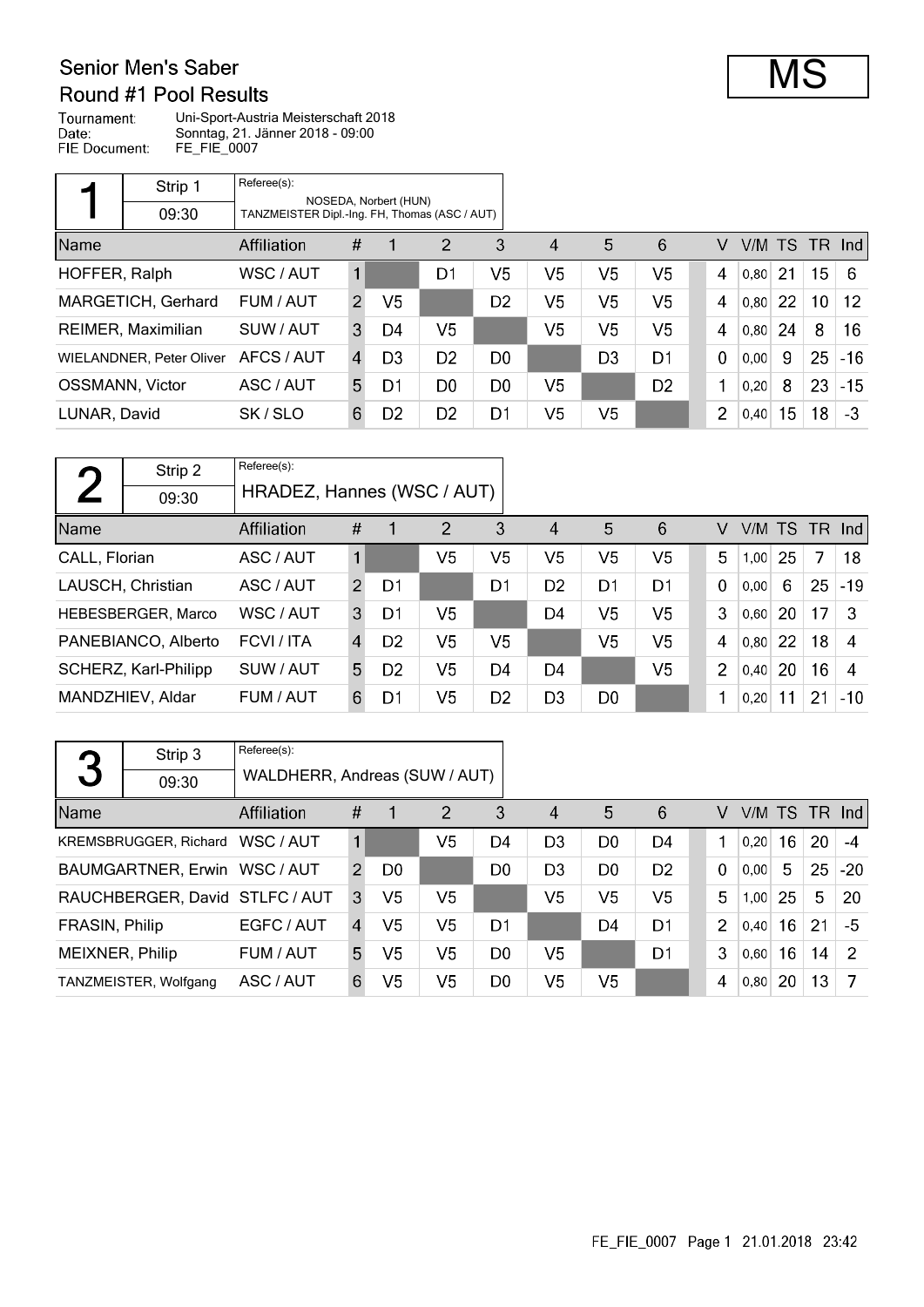Senior Men's Saber

|                 | Strip 5                   | Referee(s):                                                                       |                |                |                |                |                |                |                |                |                |        |    |      |       |
|-----------------|---------------------------|-----------------------------------------------------------------------------------|----------------|----------------|----------------|----------------|----------------|----------------|----------------|----------------|----------------|--------|----|------|-------|
|                 | 09:30                     | PANEBIANCO, Michele (FCVI / ITA)<br>TANZMEISTER Dipl.-Ing. FH, Thomas (ASC / AUT) |                |                |                |                |                |                |                |                |                |        |    |      |       |
| <b>Name</b>     |                           | Affiliation                                                                       | #              |                | $\mathcal{P}$  | 3              | 4              | 5              | 6              | 7              | V              | V/M TS |    | -TR. | -Ind  |
|                 | SOMOSKEOY, Peter          | ASC / HUN                                                                         | $\mathbf{1}$   |                | V5             | V5             | V <sub>5</sub> | V <sub>5</sub> | D <sub>3</sub> | V <sub>5</sub> | 5              | 0,83   | 28 | 16   | 12    |
| CHIARI, Lukas   |                           | WSC / AUT                                                                         | 2              | D4             |                | D <sub>4</sub> | V5             | V <sub>5</sub> | D <sub>2</sub> | V5             | 3              | 0.50   | 25 | 19   | 6     |
|                 | HALBGEBAUER, Georg        | SUW / AUT                                                                         | 3              | D <sub>2</sub> | V5             |                | V <sub>5</sub> | V <sub>5</sub> | D1             | D <sub>0</sub> | 3              | 0,50   | 18 | 24   | -6    |
|                 | TRIMMEL, Johannes         | ASC / AUT                                                                         | $\overline{4}$ | D <sub>2</sub> | D1             | D <sub>3</sub> |                | D4             | D <sub>1</sub> | D4             | $\mathbf 0$    | 0.00   | 15 | 30   | $-15$ |
| CHIARI, Florian |                           | WSC / AUT                                                                         | 5.             | D1             | D <sub>2</sub> | D <sub>2</sub> | V <sub>5</sub> |                | D <sub>0</sub> | V <sub>5</sub> | $\overline{2}$ | 0.33   | 15 | 27   | $-12$ |
|                 | <b>BENEDICT, Nicolaus</b> | FUM / AUT                                                                         | 6              | V5             | V <sub>5</sub> | V5             | V <sub>5</sub> | V <sub>5</sub> |                | V <sub>5</sub> | 6              | 1,00   | 30 | 9    | 21    |
|                 | SOKOLIC, Klemen           | SK/SLO                                                                            | $\overline{7}$ | D <sub>2</sub> | D <sub>1</sub> | V5             | V5             | D <sub>3</sub> | D <sub>2</sub> |                | $\overline{2}$ | 0,33   | 18 | 24   | -6    |

|                 | Strip 6                       | Referee(s):                |                |                |                |                |                  |                |                |             |                 |                 |    |       |
|-----------------|-------------------------------|----------------------------|----------------|----------------|----------------|----------------|------------------|----------------|----------------|-------------|-----------------|-----------------|----|-------|
| 5               | 09:30                         | KRAVINA, Willy (WFA / AUT) |                |                |                |                |                  |                |                |             |                 |                 |    |       |
| Name            |                               | <b>Affiliation</b>         | #              | 1              | $\overline{2}$ | 3              | $\boldsymbol{A}$ | 5              | 6              | V           | $V/M$ TS TR Ind |                 |    |       |
|                 | <b>WUSCHITZ Dr., Bernhard</b> | WSC / AUT                  | 1              |                | V5             | V <sub>5</sub> | V5               | D <sub>3</sub> | D <sub>2</sub> | 3           | 0.60            | <b>20</b>       | 19 | 1     |
| CORN, Sebastian |                               | WSC / AUT                  | $\mathcal{P}$  | D1             |                | D <sub>2</sub> | D <sub>3</sub>   | D <sub>3</sub> | D <sub>1</sub> | $\mathbf 0$ | 0,00            | 10 <sub>1</sub> | 25 | $-15$ |
| MAXA, Filip     |                               | ASC / CZE                  | 3              | D4             | V <sub>5</sub> |                | D <sub>2</sub>   | D <sub>3</sub> | D <sub>3</sub> | 1           | 0.20            | 17              | 22 | -5    |
| LEE, Felix      |                               | STLFC / AUT                | $\overline{4}$ | D4             | V <sub>5</sub> | V <sub>5</sub> |                  | V <sub>5</sub> | D <sub>4</sub> | 3           | 0,60            | 23              | 17 | -6    |
|                 | <b>REIMER, Albrecht</b>       | SUW / AUT                  | 5              | V5             | V <sub>5</sub> | V <sub>5</sub> | D <sub>2</sub>   |                | D <sub>3</sub> | 3           | 0,60            | 20              | 19 |       |
|                 | BEREUTER, Roman               | FUM / AUT                  | 6              | V <sub>5</sub> | V5             | V5             | V <sub>5</sub>   | V5             |                | 5           | 1,00            | 25              | 13 | 12    |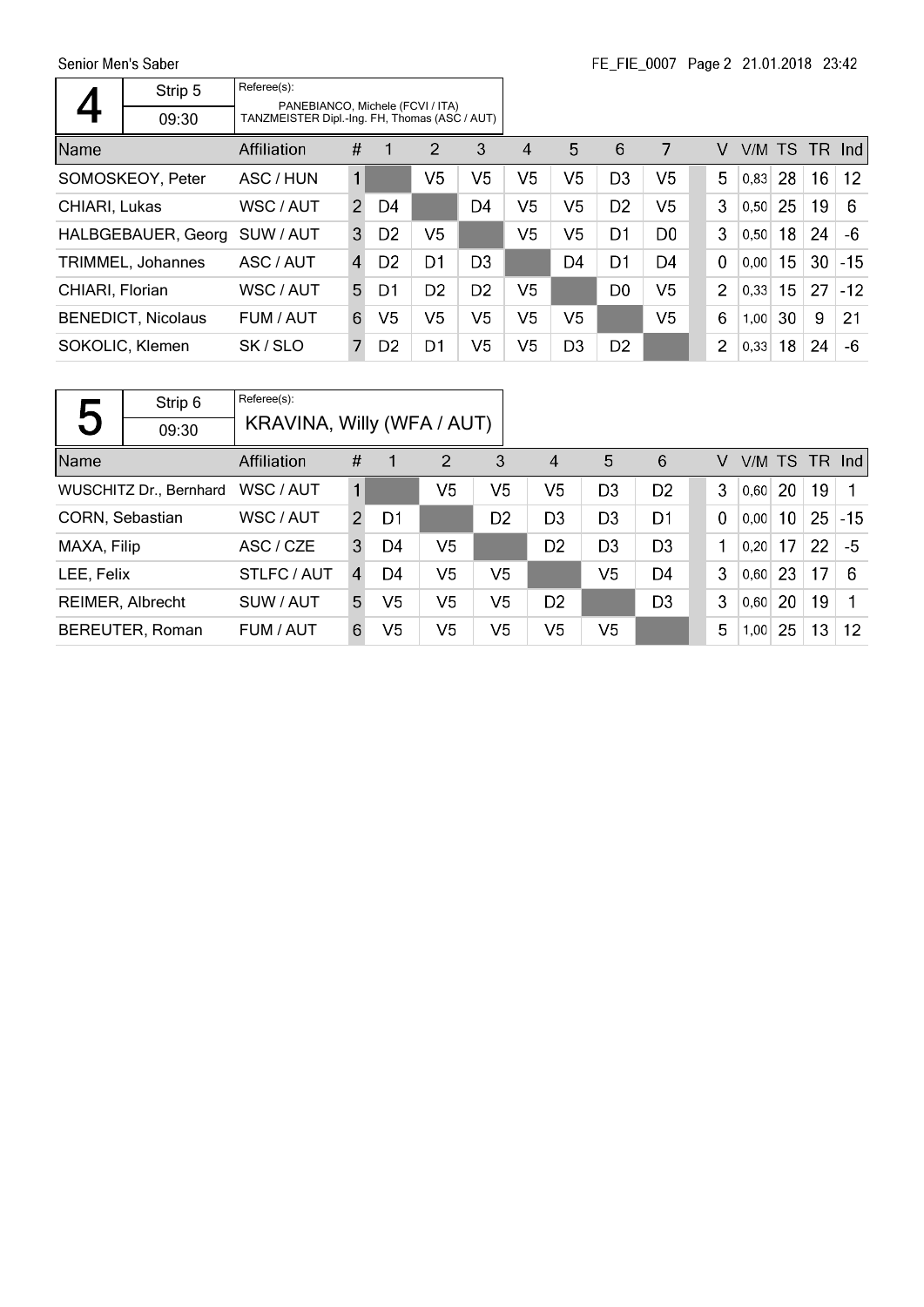### Senior Men's Saber Seeding for Round #2 - Pool

| Tournament:   | Uni-Sport-Austria Meisterschaft 2018 |
|---------------|--------------------------------------|
| Date:         | Sonntag, 21. Jänner 2018 - 09:00     |
| FIE Document: | <b>FE FIE 0008</b>                   |

| Seed                    | Name                            | Club                   | Country                 | v              | V/M               | <b>TS</b>       | <b>TR</b>       | Ind                  | <b>Notes</b> |
|-------------------------|---------------------------------|------------------------|-------------------------|----------------|-------------------|-----------------|-----------------|----------------------|--------------|
| $\overline{\mathbf{1}}$ | <b>BENEDICT, Nicolaus</b>       | <b>FUM</b>             | <b>AUT</b>              | $\overline{6}$ | 1.00              | 30              | 9               | $+21$                | Advanced     |
| $\overline{2}$          | RAUCHBERGER, David              | <b>STLFC</b>           | <b>AUT</b>              | 5              | 1,00              | 25              | $\overline{5}$  | $+20$                | Advanced     |
| $\overline{3}$          | CALL, Florian                   | <b>ASC</b>             | <b>AUT</b>              | 5              | 1,00              | $\overline{25}$ | 7               | $+18$                | Advanced     |
| $\overline{4}$          | <b>BEREUTER, Roman</b>          | <b>FUM</b>             | <b>AUT</b>              | 5              | 1.00              | 25              | 13              | $+12$                | Advanced     |
| $\overline{5}$          | SOMOSKEOY, Peter                | <b>ASC</b>             | <b>HUN</b>              | $\overline{5}$ | 0,83              | 28              | $\overline{16}$ | $+12$                | Advanced     |
| $\overline{6}$          | REIMER, Maximilian              | SUW                    | <b>AUT</b>              | 4              | 0,80              | $\overline{24}$ | $\overline{8}$  | $+16$                | Advanced     |
| $\overline{7}$          | MARGETICH, Gerhard              | <b>FUM</b>             | <b>AUT</b>              | 4              | 0.80              | 22              | 10              | $+12$                | Advanced     |
| $\overline{8}$          | TANZMEISTER, Wolfgang           | <b>ASC</b>             | <b>AUT</b>              | 4              | 0.80              | 20              | $\overline{13}$ | $+7$                 | Advanced     |
| $\overline{9}$          | HOFFER, Ralph                   | WSC                    | <b>AUT</b>              | $\overline{4}$ | 0,80              | $\overline{21}$ | $\overline{15}$ | $+6$                 | Advanced     |
| $\overline{10}$         | PANEBIANCO, Alberto             | <b>FCVI</b>            | <b>ITA</b>              | 4              | 0.80              | $\overline{22}$ | $\overline{18}$ | $+4$                 | Advanced     |
| $\overline{11}$         | LEE, Felix                      | <b>STLFC</b>           | <b>AUT</b>              | 3              | 0,60              | 23              | $\overline{17}$ | $+6$                 | Advanced     |
| $\overline{12}$         | HEBESBERGER, Marco              | <b>WSC</b>             | <b>AUT</b>              | 3              | 0,60              | $ 20\rangle$    | $\overline{17}$ | $+3$                 | Advanced     |
| $\overline{13}$         | <b>MEIXNER, Philip</b>          | <b>FUM</b>             | <b>AUT</b>              | 3              | 0,60              | $\overline{16}$ | $\overline{14}$ | $+2$                 | Advanced     |
| 14T                     | <b>REIMER, Albrecht</b>         | <b>SUW</b>             | <b>AUT</b>              | $\overline{3}$ | 0,60              | 20              | $\overline{19}$ | $+1$                 | Advanced     |
| 14T                     | <b>WUSCHITZ Dr., Bernhard</b>   | <b>WSC</b>             | <b>AUT</b>              | 3              | 0,60              | $\overline{20}$ | $\overline{19}$ | $+1$                 | Advanced     |
| $\overline{16}$         | CHIARI, Lukas                   | <b>WSC</b>             | <b>AUT</b>              | 3              | 0,50              | 25              | $\overline{19}$ | $+6$                 | Advanced     |
| $\overline{17}$         | <b>HALBGEBAUER, Georg</b>       | <b>SUW</b>             | <b>AUT</b>              | 3              | 0, 50             | $\overline{18}$ | 24              | -6                   | Advanced     |
| $\overline{18}$         | SCHERZ, Karl-Philipp            | <b>SUW</b>             | <b>AUT</b>              | $\overline{2}$ | 0,40              | 20              | 16              | $+4$                 | Advanced     |
| $\overline{19}$         | LUNAR, David                    | $\overline{\text{SK}}$ | $\overline{\text{SLO}}$ | $\overline{2}$ | 0,40              | $\overline{15}$ | $\overline{18}$ | $\overline{\cdot 3}$ | Advanced     |
| 20                      | <b>FRASIN, Philip</b>           | <b>EGFC</b>            | <b>AUT</b>              | $\overline{2}$ | $ 0,40\rangle$    | $\overline{16}$ | 21              | -5                   | Advanced     |
| $\overline{21}$         | SOKOLIC, Klemen                 | SK                     | <b>SLO</b>              | $\overline{2}$ | 0.33              | $\overline{18}$ | $\overline{24}$ | $-\overline{6}$      | Advanced     |
| 22                      | CHIARI, Florian                 | <b>WSC</b>             | <b>AUT</b>              | $\overline{2}$ | 0,33              | $\overline{15}$ | 27              | $-12$                | Advanced     |
| 23                      | <b>KREMSBRUGGER, Richard</b>    | <b>WSC</b>             | <b>AUT</b>              |                | 0,20              | $\overline{16}$ | 20              | $-4$                 | Advanced     |
| $\overline{24}$         | MAXA, Filip                     | <b>ASC</b>             | <b>CZE</b>              |                | 0.20              | $\overline{17}$ | $\overline{22}$ | $-5$                 | Advanced     |
| 25                      | MANDZHIEV, Aldar                | <b>FUM</b>             | <b>AUT</b>              |                | 0,20              | $\overline{11}$ | $\overline{21}$ | $-10$                | Advanced     |
| 26                      | OSSMANN, Victor                 | <b>ASC</b>             | <b>AUT</b>              |                | 0,20              | $\overline{8}$  | 23              | $-15$                | Advanced     |
| 27                      | <b>TRIMMEL, Johannes</b>        | <b>ASC</b>             | <b>AUT</b>              | $\overline{0}$ | 0,00              | $\overline{15}$ | 30              | $-15$                | Advanced     |
| 28                      | CORN, Sebastian                 | <b>WSC</b>             | <b>AUT</b>              | 0              | 0,00              | 10              | 25              | $-15$                | Advanced     |
| 29                      | <b>WIELANDNER, Peter Oliver</b> | <b>AFCS</b>            | <b>AUT</b>              | 0              | $\overline{0,00}$ | 19              | 25              | $-16$                | Eliminated   |
| $\overline{30}$         | LAUSCH, Christian               | <b>ASC</b>             | <b>AUT</b>              | 0              | 0,00              | 6               | 25              | $-19$                | Eliminated   |
| 31                      | <b>BAUMGARTNER, Erwin</b>       | <b>WSC</b>             | <b>AUT</b>              | $\overline{0}$ | 0,00              | 5               | 25              | $-20$                | Eliminated   |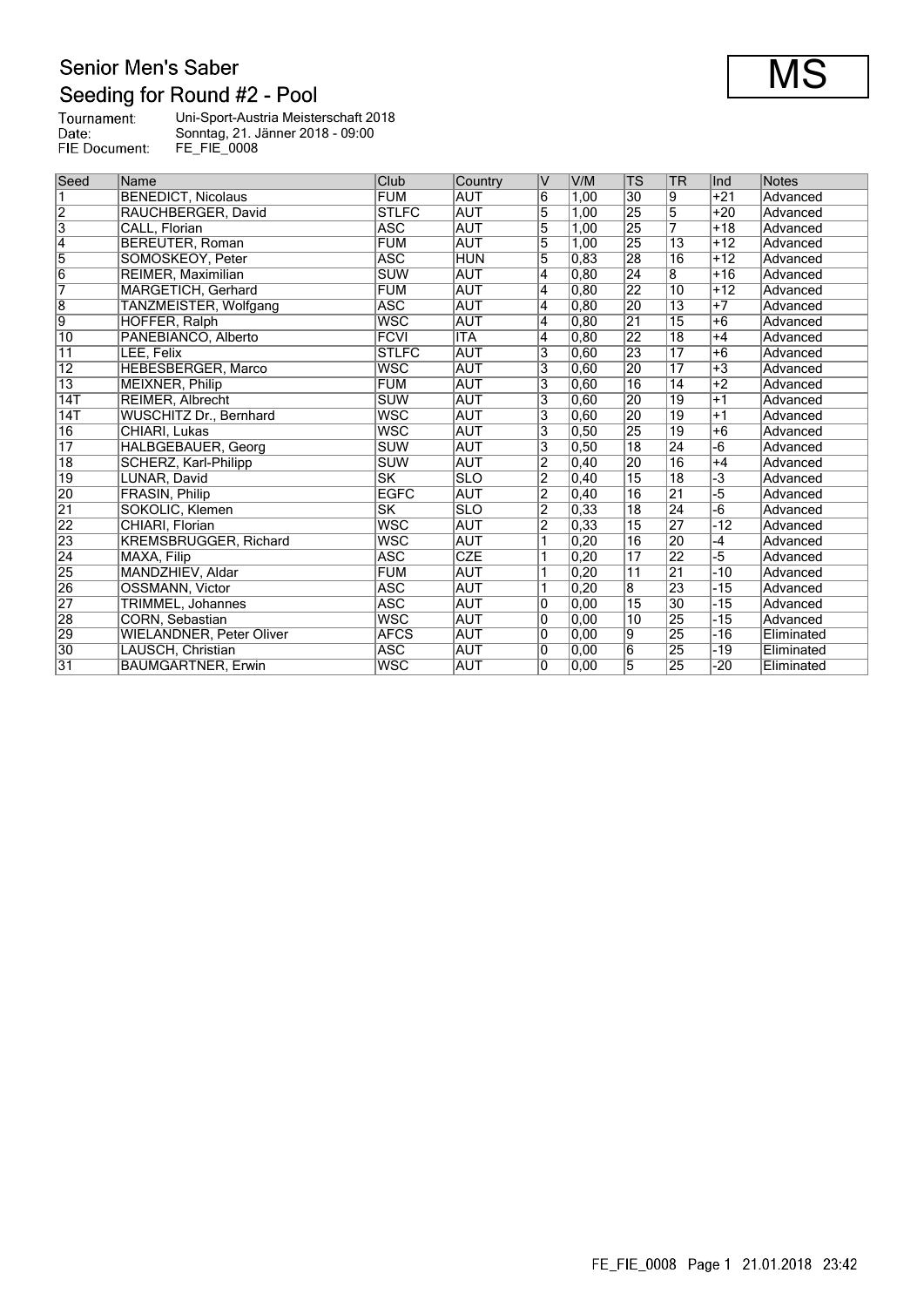#### Senior Men's Saber Round #2 Pool Results

Tournament: Uni-Sport-Austria Meisterschaft 2018 Date: Sonntag, 21. Jänner 2018 - 09:00 FIE Document: FE\_FIE\_0007

|               | Strip 1                   | Referee(s):<br>NOSEDA, Norbert (HUN) |                |                |                |                |                |                |                |                |                |        |    |        |       |
|---------------|---------------------------|--------------------------------------|----------------|----------------|----------------|----------------|----------------|----------------|----------------|----------------|----------------|--------|----|--------|-------|
|               | 10:45                     | NOSEDA, Norbert (HUN)                |                |                |                |                |                |                |                |                |                |        |    |        |       |
| Name          |                           | Affiliation                          | #              |                | 2              | 3              | 4              | 5              | 6              | 7              | v              | V/M TS |    | TR Ind |       |
|               | MANDZHIEV, Aldar          | FUM / AUT                            | 1              |                | V5             | D1             | D <sub>0</sub> | V5             | D1             | D4             | $\overline{2}$ | 0,33   | 16 | 25     | -9    |
| HOFFER, Ralph |                           | WSC / AUT                            | 2              | D <sub>3</sub> |                | D <sub>2</sub> | V5             | V <sub>5</sub> | D <sub>3</sub> | V5             | 3              | 0, 50  | 23 | 25     | $-2$  |
| MAXA, Filip   |                           | ASC / CZE                            | 3              | V5             | V5             |                | D1             | V <sub>5</sub> | D <sub>2</sub> | V5             | 4              | 0,67   | 23 | 17     | 6     |
|               | <b>BENEDICT, Nicolaus</b> | FUM / AUT                            | $\overline{A}$ | V5             | D <sub>3</sub> | V5             |                | V <sub>5</sub> | V <sub>5</sub> | V <sub>5</sub> | 5              | 0,83   | 28 | 16     | 12    |
| CHIARI, Lukas |                           | WSC / AUT                            | 5.             | D <sub>2</sub> | D4             | D <sub>2</sub> | D <sub>3</sub> |                | V5             | V <sub>5</sub> | $\overline{2}$ | 0,33   | 21 | 26     | $-5$  |
|               | TANZMEISTER, Wolfgang     | ASC / AUT                            | 6              | V <sub>5</sub> | V <sub>5</sub> | V <sub>5</sub> | D4             | D <sub>4</sub> |                | V <sub>5</sub> | 4              | 0,67   | 28 | 17     | 11    |
|               | HALBGEBAUER, Georg        | SUW / AUT                            |                | V <sub>5</sub> | D <sub>3</sub> | D <sub>2</sub> | D <sub>3</sub> | D <sub>2</sub> | D <sub>1</sub> |                | 1              | 0,17   | 16 | 29     | $-13$ |

|      | Strip 2                        | Referee(s):       |               |                |                |                |                |                |                |                |                |        |    |        |       |
|------|--------------------------------|-------------------|---------------|----------------|----------------|----------------|----------------|----------------|----------------|----------------|----------------|--------|----|--------|-------|
|      | 10:45                          | KUN, Kolosz (HUN) |               |                |                |                |                |                |                |                |                |        |    |        |       |
| Name |                                | Affiliation       | #             | 4              | 2              | 3              | 4              | 5              | 6              | 7              | V              | V/M TS |    | TR Ind |       |
|      | <b>REIMER, Albrecht</b>        | SUW / AUT         | 1             |                | V5             | V5             | V5             | V5             | V5             | D <sub>0</sub> | 5              | 0.83   | 25 | 21     | 4     |
|      | <b>KREMSBRUGGER, Richard</b>   | WSC / AUT         | $\mathcal{P}$ | D <sub>3</sub> |                | V <sub>5</sub> | D <sub>3</sub> | D <sub>0</sub> | D1             | V <sub>5</sub> | $\overline{2}$ | 0,33   | 17 | 24     | $-7$  |
|      | <b>OSSMANN, Victor</b>         | ASC / AUT         | 3             | D <sub>2</sub> | D <sub>3</sub> |                | D <sub>1</sub> | D <sub>0</sub> | D <sub>0</sub> | D <sub>1</sub> | $\mathbf 0$    | 0.00   | 7  | 30     | $-23$ |
|      | SCHERZ, Karl-Philipp           | SUW / AUT         | $\mathbf{A}$  | D4             | V5             | V5             |                | D <sub>2</sub> | D1             | D4             | $\overline{2}$ | 0,33   | 21 | 24     | $-3$  |
|      | RAUCHBERGER, David STLFC / AUT |                   | 5             | D <sub>3</sub> | V5             | V5             | V5             |                | V <sub>5</sub> | D4             | $\overline{4}$ | 0,67   | 27 | 12     | 15    |
|      | MARGETICH, Gerhard             | FUM / AUT         | 6             | D4             | V5             | V <sub>5</sub> | V5             | D <sub>0</sub> |                | D <sub>3</sub> | 3              | 0,50   | 22 | 17     | 5     |
|      | PANEBIANCO, Alberto            | FCVI / ITA        | 7             | V5             | D1             | V5             | V5             | V5             | V <sub>5</sub> |                | 5              | 0,83   | 26 | 17     | 9     |

|                 | Strip 3                       | Referee(s): |                                  |                |                |                |                |                |                |                |                |        |                 |                 |       |
|-----------------|-------------------------------|-------------|----------------------------------|----------------|----------------|----------------|----------------|----------------|----------------|----------------|----------------|--------|-----------------|-----------------|-------|
| 3               | 10:45                         |             | PANEBIANCO, Michele (FCVI / ITA) |                |                |                |                |                |                |                |                |        |                 |                 |       |
| Name            |                               | Affiliation | #                                | 1              | 2              | 3              | 4              | 5              | 6              | 7              | V              | V/M TS |                 | $TR$ Ind        |       |
|                 | <b>WUSCHITZ Dr., Bernhard</b> | WSC / AUT   |                                  |                | V5             | D <sub>0</sub> | V5             | D1             | V <sub>5</sub> | V <sub>5</sub> | 4              | 0,67   | 21              | 17              | 4     |
|                 | TRIMMEL, Johannes             | ASC / AUT   | $\overline{2}$                   | D <sub>3</sub> |                | D1             | D <sub>2</sub> | D <sub>0</sub> | D <sub>3</sub> | V <sub>5</sub> | 1              | 0,17   | 14              | 28              | $-14$ |
|                 | REIMER, Maximilian            | SUW / AUT   | 3                                | V5             | V <sub>5</sub> |                | V <sub>5</sub> | V <sub>5</sub> | V <sub>5</sub> | V <sub>5</sub> | 6              | 1,00   | 30              | 6               | 24    |
| CHIARI, Florian |                               | WSC / AUT   | $\overline{4}$                   | D1             | V <sub>5</sub> | D <sub>0</sub> |                | D <sub>0</sub> | D <sub>4</sub> | D <sub>0</sub> | 1              | 0,17   | 10 <sup>°</sup> | 27              | $-17$ |
| CALL, Florian   |                               | ASC / AUT   | 5                                | V <sub>5</sub> | V <sub>5</sub> | D <sub>4</sub> | V5             |                | V <sub>5</sub> | V <sub>5</sub> | 5              | 0,83   | 29              | 10 <sup>°</sup> | 19    |
| LUNAR, David    |                               | SK/SLO      | 6                                | D <sub>0</sub> | V5             | D <sub>0</sub> | V5             | D <sub>0</sub> |                | D <sub>0</sub> | 2              | 0.33   | 10 <sup>°</sup> | 27              | $-17$ |
| LEE, Felix      |                               | STLFC / AUT | 7                                | D <sub>3</sub> | D <sub>3</sub> | D <sub>1</sub> | V5             | D4             | V5             |                | $\overline{2}$ | 0,33   | 21              | 20              |       |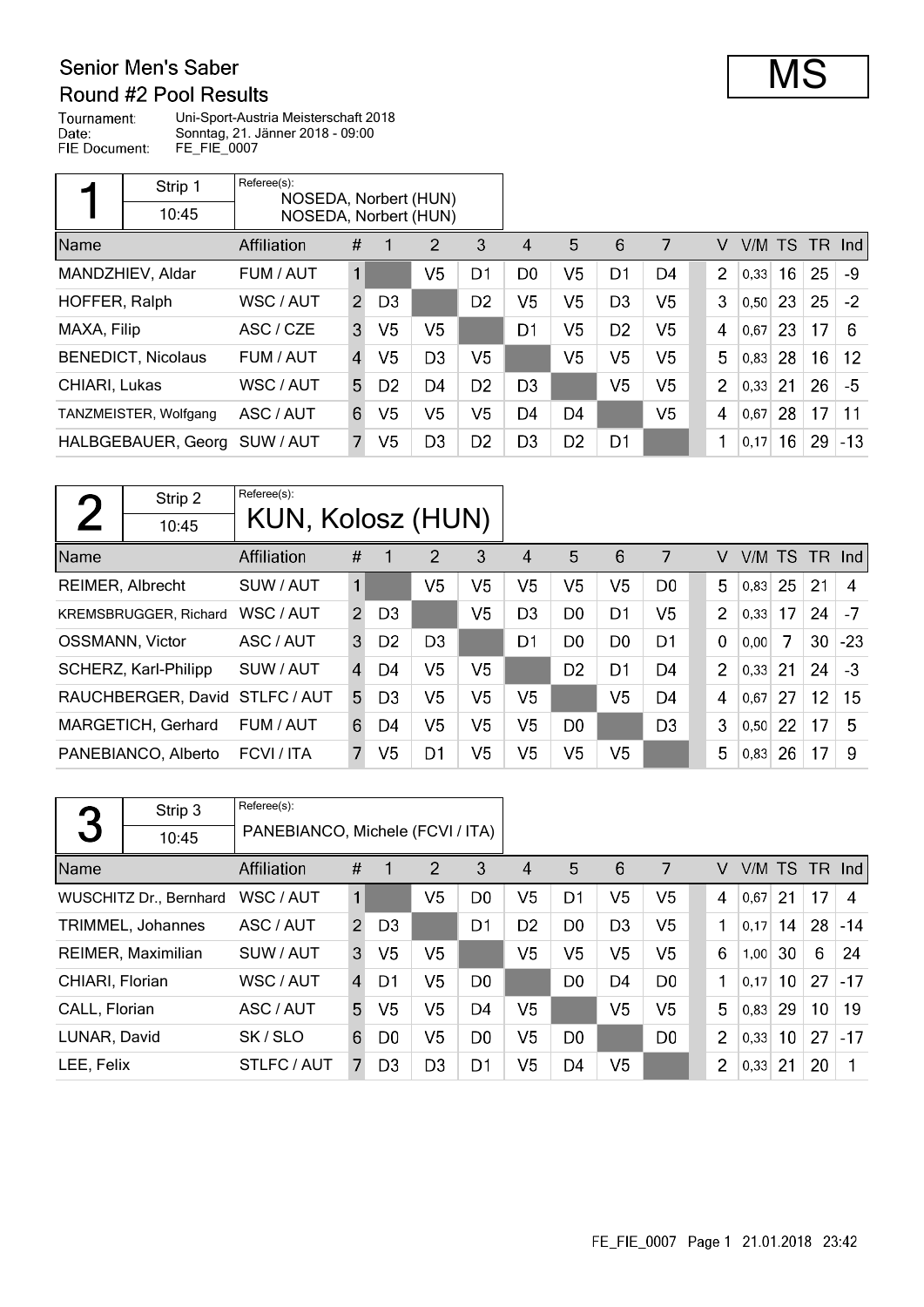Senior Men's Saber

|                 | Strip 4            | Referee(s):                   |                |                |                |                |                |                |                |                |                |        |                 |      |                |
|-----------------|--------------------|-------------------------------|----------------|----------------|----------------|----------------|----------------|----------------|----------------|----------------|----------------|--------|-----------------|------|----------------|
|                 | 10:45              | WALDHERR, Andreas (SUW / AUT) |                |                |                |                |                |                |                |                |                |        |                 |      |                |
| Name            |                    | Affiliation                   | #              |                | 2              | 3              | 4              | 5              | 6              | 7              | v              | V/M TS |                 | - TR | Ind            |
| MEIXNER, Philip |                    | FUM / AUT                     | $\mathbf{1}$   |                | V <sub>5</sub> | D <sub>0</sub> | D1             | D4             | V <sub>5</sub> | D1             | $\overline{2}$ | 0.33   | 16 <sup>°</sup> | 27   | $-11$          |
| CORN, Sebastian |                    | WSC / AUT                     | $\mathcal{P}$  | D <sub>3</sub> |                | D <sub>3</sub> | D <sub>3</sub> | V <sub>5</sub> | V <sub>5</sub> | V <sub>5</sub> | 3              | 0,50   | 24              | 22   | $\overline{2}$ |
|                 | SOMOSKEOY, Peter   | ASC / HUN                     | 3              | V <sub>5</sub> | V5             |                | D <sub>3</sub> | V <sub>5</sub> | V <sub>5</sub> | V <sub>5</sub> | 5              | 0,83   | 28              | 10   | 18             |
|                 | BEREUTER, Roman    | FUM / AUT                     | $\overline{4}$ | V5             | V5             | V5             |                | V <sub>5</sub> | V <sub>5</sub> | V5             | 6              | 1,00   | 30              | 14   | 16             |
|                 | HEBESBERGER, Marco | WSC / AUT                     | 5              | V <sub>5</sub> | D4             | D <sub>0</sub> | D0             |                | D <sub>3</sub> | V <sub>5</sub> | $\overline{2}$ | 0,33   | 17              | 26   | -9             |
| FRASIN, Philip  |                    | EGFC / AUT                    | 6              | D4             | D <sub>2</sub> | D <sub>2</sub> | D4             | V <sub>5</sub> |                | V <sub>5</sub> | 2              | 0,33   | 22              | 23   | $-1$           |
|                 | SOKOLIC, Klemen    | SK/SLO                        | 7              | V <sub>5</sub> | D <sub>1</sub> | D <sub>0</sub> | D <sub>3</sub> | D <sub>2</sub> | D <sub>0</sub> |                | 1              | 0.17   | 11              | 26   | $-15$          |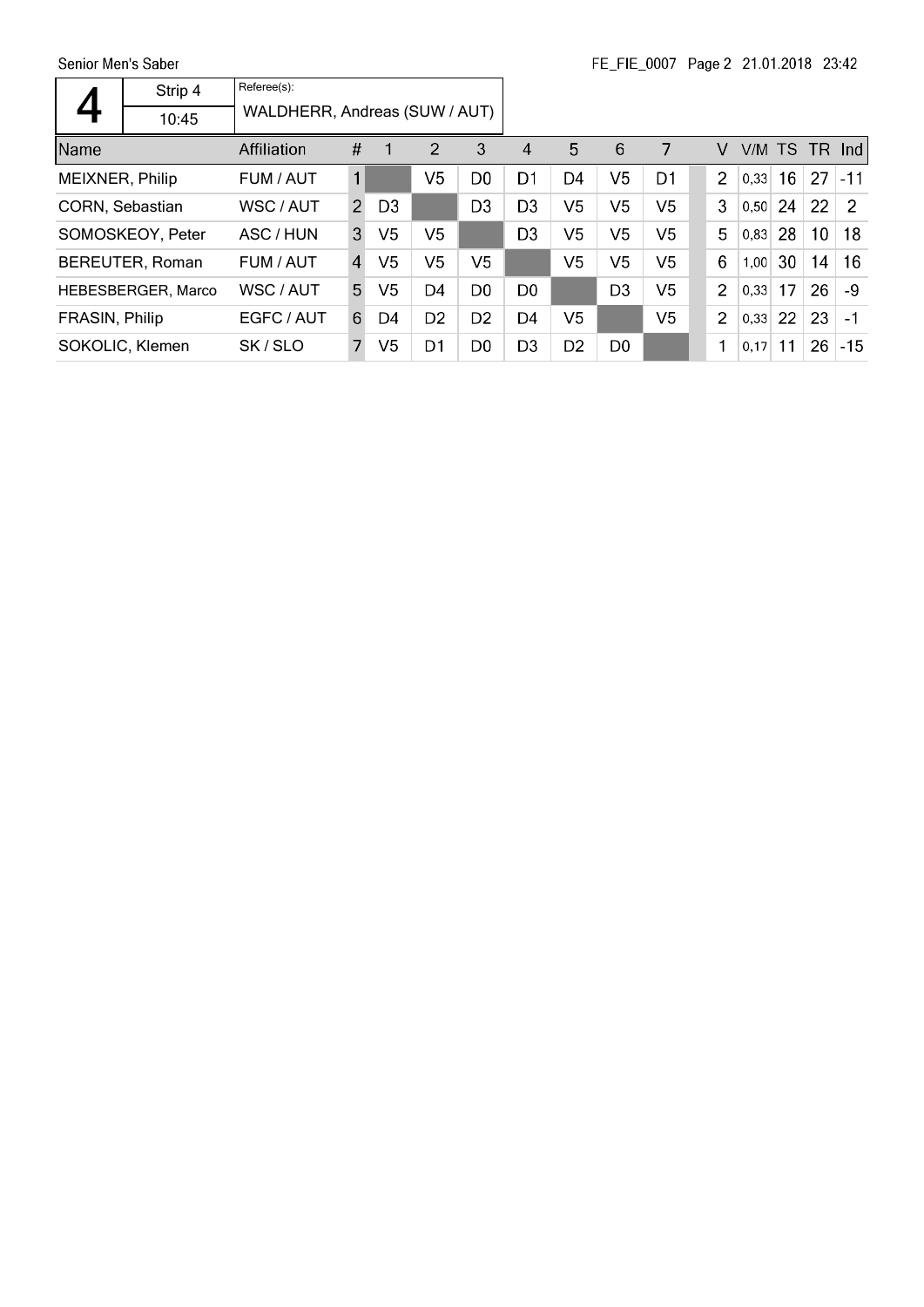# Senior Men's Saber Seeding for Round #3 - DE

| Tournament:   | Uni-Sport-Austria Meisterschaft 2018 |
|---------------|--------------------------------------|
| Date:         | Sonntag, 21. Jänner 2018 - 09:00     |
| FIE Document: | <b>FE FIE 0008</b>                   |
|               |                                      |

| Seed                    | Name                            | Club                    | Country                 | V                         | V/M  | TS              | <b>TR</b>       | Ind   | Notes      |
|-------------------------|---------------------------------|-------------------------|-------------------------|---------------------------|------|-----------------|-----------------|-------|------------|
| $\overline{\mathbf{1}}$ | <b>BEREUTER, Roman</b>          | <b>FUM</b>              | <b>AUT</b>              | $\overline{11}$           | 1.00 | 55              | $\overline{27}$ | $+28$ | Advanced   |
| $\overline{2}$          | <b>BENEDICT, Nicolaus</b>       | <b>FUM</b>              | <b>AUT</b>              | $\overline{11}$           | 0.92 | 58              | 25              | $+33$ | Advanced   |
| $\overline{3}$          | REIMER, Maximilian              | <b>SUW</b>              | <b>AUT</b>              | 10                        | 0,91 | 54              | $\overline{14}$ | $+40$ | Advanced   |
| $\overline{4}$          | CALL, Florian                   | <b>ASC</b>              | <b>AUT</b>              | 10                        | 0,91 | 54              | $\overline{17}$ | $+37$ | Advanced   |
| $\overline{5}$          | SOMOSKEOY, Peter                | <b>ASC</b>              | <b>HUN</b>              | 10                        | 0.83 | 56              | 26              | $+30$ | Advanced   |
| $\overline{6}$          | RAUCHBERGER, David              | <b>STLFC</b>            | AUT                     | $\overline{9}$            | 0,82 | $\overline{52}$ | $\overline{17}$ | $+35$ | Advanced   |
| $\overline{7}$          | PANEBIANCO, Alberto             | <b>FCVI</b>             | <b>ITA</b>              | $\overline{9}$            | 0,82 | 48              | $\overline{35}$ | $+13$ | Advanced   |
| $\overline{8}$          | TANZMEISTER, Wolfgang           | <b>ASC</b>              | <b>AUT</b>              | $\overline{8}$            | 0,73 | 48              | $\overline{30}$ | $+18$ | Advanced   |
| $\overline{9}$          | REIMER, Albrecht                | <b>SUW</b>              | <b>AUT</b>              | $\overline{8}$            | 0,73 | 45              | 40              | $+5$  | Advanced   |
| $\overline{10}$         | MARGETICH, Gerhard              | <b>FUM</b>              | <b>AUT</b>              | 7                         | 0.64 | 44              | $\overline{27}$ | $+17$ | Advanced   |
| $\overline{11}$         | <b>WUSCHITZ Dr., Bernhard</b>   | <b>WSC</b>              | <b>AUT</b>              | 7                         | 0,64 | 41              | $\overline{36}$ | $+5$  | Advanced   |
| $\overline{12}$         | HOFFER, Ralph                   | <b>WSC</b>              | <b>AUT</b>              | 7                         | 0,64 | 44              | 40              | $+4$  | Advanced   |
| $\overline{13}$         | LEE, Felix                      | <b>STLFC</b>            | <b>AUT</b>              | $\overline{5}$            | 0,45 | 44              | $\overline{37}$ | $+7$  | Advanced   |
| $\overline{14}$         | MAXA, Filip                     | <b>ASC</b>              | <b>CZE</b>              | $\overline{5}$            | 0,45 | 40              | 39              | $+1$  | Advanced   |
| $\overline{15}$         | HEBESBERGER, Marco              | <b>WSC</b>              | <b>AUT</b>              | $\overline{5}$            | 0,45 | $\overline{37}$ | 43              | $-6$  | Advanced   |
| $\overline{16}$         | MEIXNER, Philip                 | <b>FUM</b>              | <b>AUT</b>              | $\overline{5}$            | 0,45 | $\overline{32}$ | 41              | -9    | Advanced   |
| $\overline{17}$         | CHIARI, Lukas                   | <b>WSC</b>              | <b>AUT</b>              | 5                         | 0,42 | 46              | 45              | $+1$  | Advanced   |
| $\overline{18}$         | SCHERZ, Karl-Philipp            | <b>SUW</b>              | <b>AUT</b>              | $\overline{4}$            | 0,36 | 41              | 40              | $+1$  | Advanced   |
| $\overline{19}$         | <b>FRASIN, Philip</b>           | <b>EGFC</b>             | <b>AUT</b>              | 4                         | 0,36 | 38              | 44              | $-6$  | Advanced   |
| 20                      | LUNAR, David                    | SK                      | <b>SLO</b>              | 4                         | 0,36 | 25              | 45              | $-20$ | Advanced   |
| $\overline{21}$         | <b>HALBGEBAUER, Georg</b>       | <b>SUW</b>              | <b>AUT</b>              | 4                         | 0.33 | $\overline{34}$ | 53              | $-19$ | Advanced   |
| 22                      | <b>KREMSBRUGGER, Richard</b>    | <b>WSC</b>              | <b>AUT</b>              | $\overline{\mathbf{3}}$   | 0,27 | 33              | 44              | $-11$ | Advanced   |
| 23                      | CORN, Sebastian                 | <b>WSC</b>              | <b>AUT</b>              | $\overline{\mathbf{3}}$   | 0,27 | $\overline{34}$ | 47              | $-13$ | Advanced   |
| $\overline{24}$         | MANDZHIEV, Aldar                | <b>FUM</b>              | <b>AUT</b>              | $\overline{\mathbf{3}}$   | 0.27 | $\overline{27}$ | 46              | $-19$ | Advanced   |
| 25                      | SOKOLIC, Klemen                 | $\overline{\text{SK}}$  | $\overline{\text{SLO}}$ | $\overline{\mathbf{3}}$   | 0,25 | 29              | 50              | $-21$ | Eliminated |
| 26                      | CHIARI, Florian                 | $\overline{\text{wsc}}$ | <b>AUT</b>              | $\overline{\overline{3}}$ | 0,25 | 25              | 54              | $-29$ | Eliminated |
| 27                      | <b>OSSMANN, Victor</b>          | <b>ASC</b>              | <b>AUT</b>              | 1                         | 0,09 | $\overline{15}$ | 53              | $-38$ | Eliminated |
| 28                      | TRIMMEL, Johannes               | <b>ASC</b>              | <b>AUT</b>              | 1                         | 0.08 | 29              | $\overline{58}$ | -29   | Eliminated |
| 29                      | <b>WIELANDNER, Peter Oliver</b> | <b>AFCS</b>             | AUT                     |                           |      |                 |                 |       | Eliminated |
| $\overline{30}$         | LAUSCH, Christian               | <b>ASC</b>              | <b>AUT</b>              |                           |      |                 |                 |       | Eliminated |
| 31                      | <b>BAUMGARTNER, Erwin</b>       | <b>WSC</b>              | <b>AUT</b>              |                           |      |                 |                 |       | Eliminated |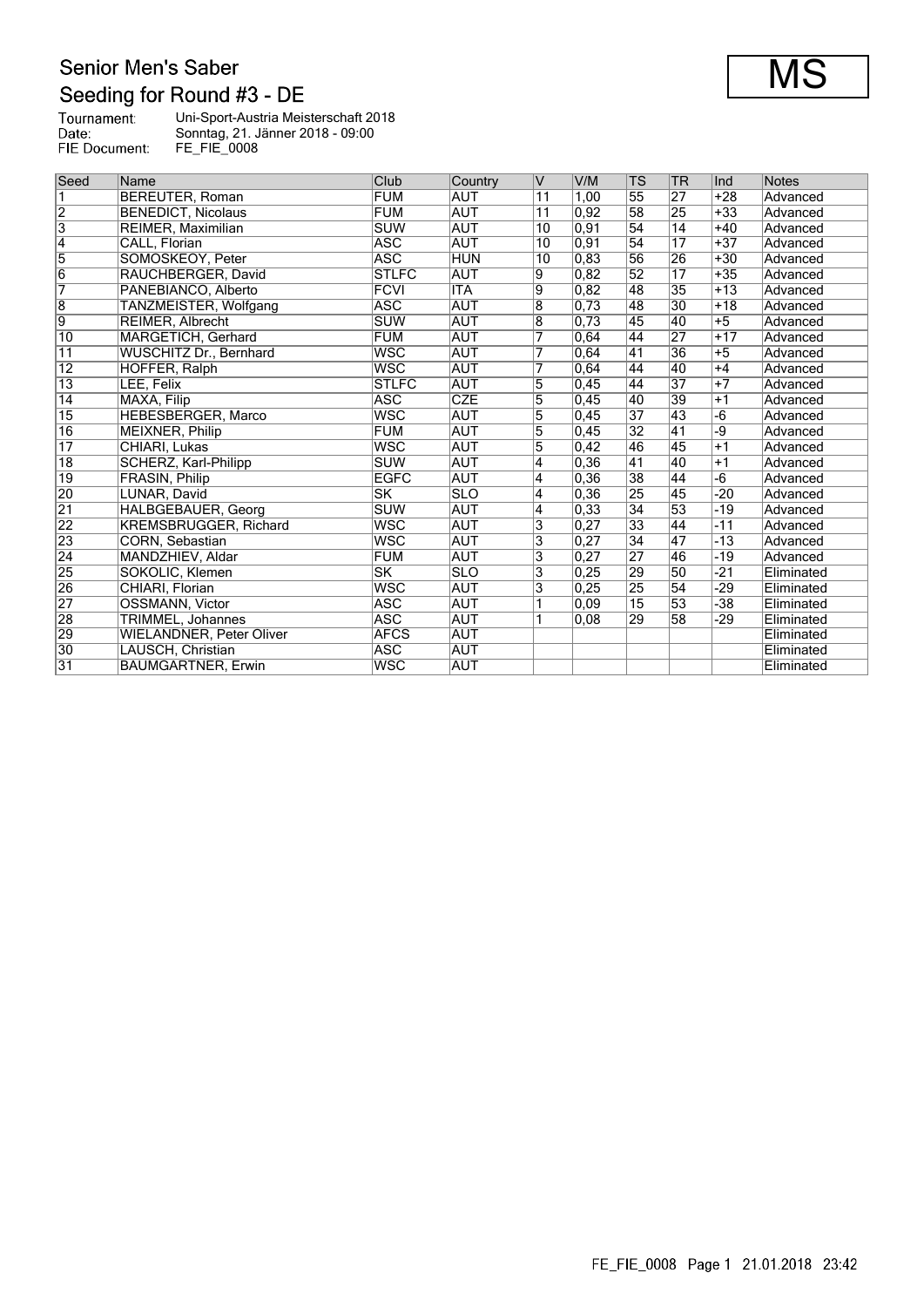#### Senior Men's Saber - Round #3 - DE (Table of 32)

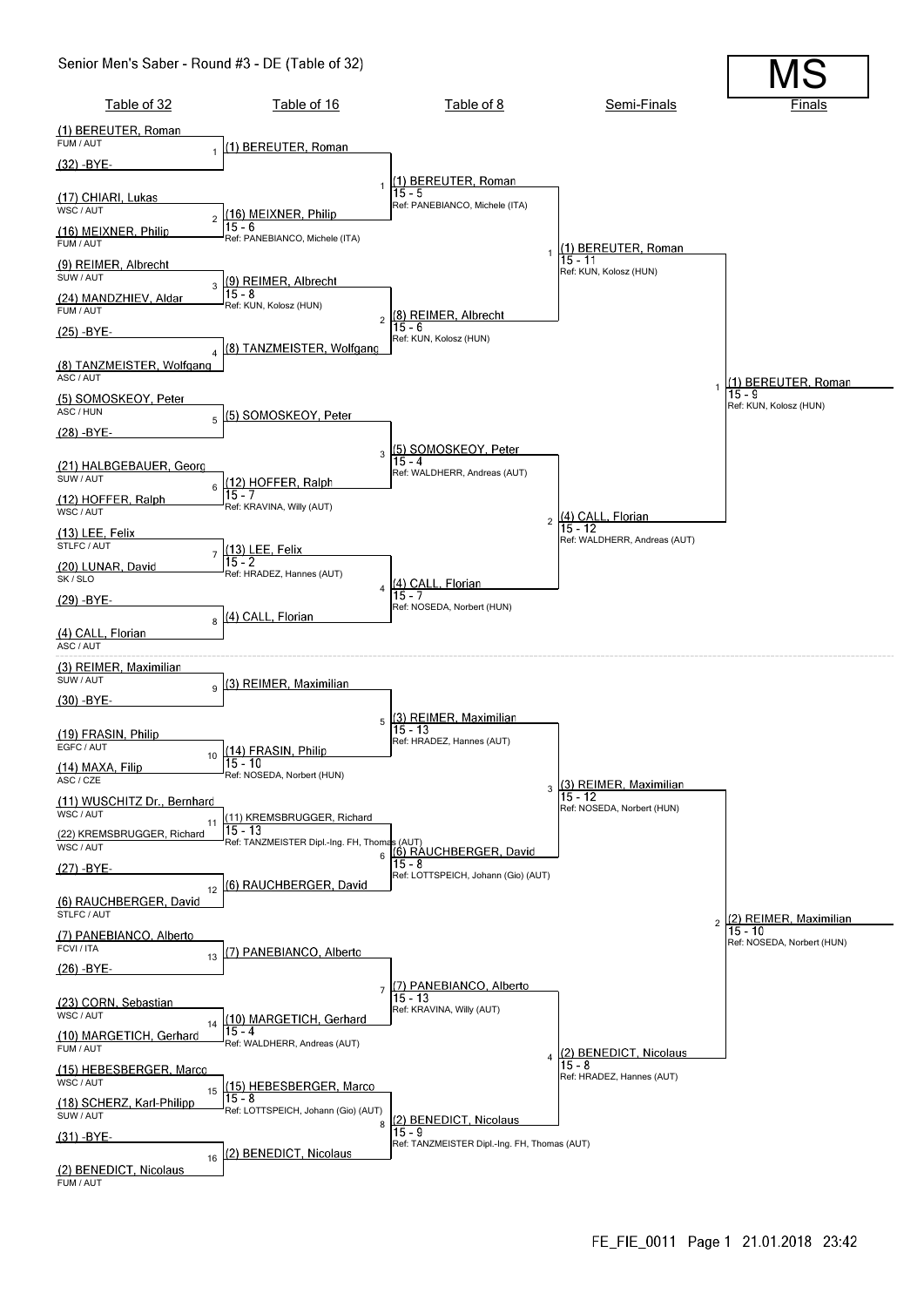

#### FE\_FIE\_0011 Page 1 21.01.2018 23:42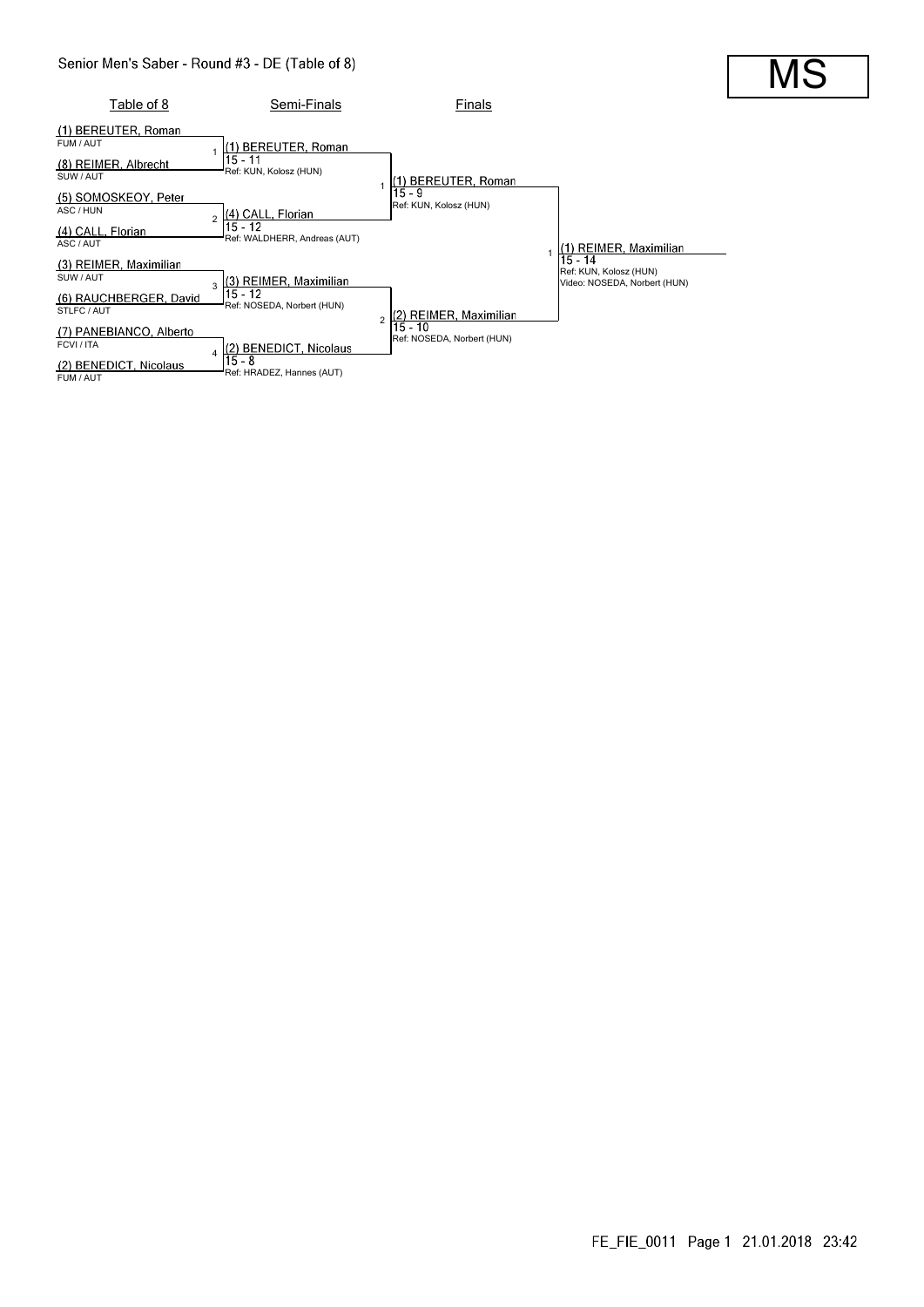# Senior Men's Saber **Final Ranking**

| Tournament:   | Uni-Sport-Austria Meisterschaft 2018 |
|---------------|--------------------------------------|
| Date:         | Sonntag, 21. Jänner 2018 - 09:00     |
| FIE Document: | FE FIE 0012                          |

| Place           | Name                            | Country     | <b>Birthdate</b> |  |
|-----------------|---------------------------------|-------------|------------------|--|
| 1               | REIMER, Maximilian              | <b>AUT</b>  | 24.11.1990       |  |
| $\overline{2}$  | <b>BEREUTER, Roman</b>          | <b>AUT</b>  | 31.05.1996       |  |
| $\overline{3T}$ | CALL, Florian                   | <b>AUT</b>  | 11.09.1995       |  |
| 3T              | <b>BENEDICT, Nicolaus</b>       | <b>AUT</b>  | 07.05.2000       |  |
| $\overline{5}$  | SOMOSKEOY, Peter                | <b>HUN</b>  | 26.04.1993       |  |
| 6               | RAUCHBERGER, David              | AUT         | 02.11.1997       |  |
| $\overline{7}$  | PANEBIANCO, Alberto             | <b>ITA</b>  | 26.06.2000       |  |
| $\overline{8}$  | REIMER, Albrecht                | AUT         | 20.06.1989       |  |
| $\overline{9}$  | TANZMEISTER, Wolfgang           | AUT         | 16.09.1997       |  |
| 10              | MARGETICH, Gerhard              | AUT         | 10.03.1970       |  |
| $\overline{11}$ | HOFFER, Ralph                   | AUT         | 30.11.1994       |  |
| $\overline{12}$ | LEE, Felix                      | AUT         | 21.04.1967       |  |
| $\overline{13}$ | HEBESBERGER, Marco              | AUT         | 30.03.1984       |  |
| $\overline{14}$ | <b>MEIXNER, Philip</b>          | <b>AUT</b>  | 25.05.2003       |  |
| $\overline{15}$ | FRASIN, Philip                  | AUT         | 06.07.1998       |  |
| $\overline{16}$ | <b>KREMSBRUGGER, Richard</b>    | AUT         | 27.11.1992       |  |
| $\overline{17}$ | <b>WUSCHITZ Dr., Bernhard</b>   | AUT         | 17.09.1976       |  |
| $\overline{18}$ | MAXA, Filip                     | <b>CZE</b>  | 30.03.1996       |  |
| 19              | CHIARI, Lukas                   | AUT         | 16.01.2003       |  |
| 20              | SCHERZ, Karl-Philipp            | <b>AUT</b>  | 20.09.1989       |  |
| $\overline{21}$ | LUNAR, David                    | <b>ISLO</b> | 01.01.1997       |  |
| $\overline{22}$ | HALBGEBAUER, Georg              | AUT         | 22.03.1988       |  |
| $\overline{23}$ | CORN, Sebastian                 | AUT         | 21.06.1997       |  |
| $\overline{24}$ | MANDZHIEV, Aldar                | AUT         | 14.05.2002       |  |
| $\overline{25}$ | SOKOLIC, Klemen                 | <b>SLO</b>  | 01.01.1995       |  |
| $\overline{26}$ | CHIARI, Florian                 | AUT         | 22.08.1999       |  |
| $\overline{27}$ | <b>OSSMANN, Victor</b>          | AUT         | 11.10.1994       |  |
| 28              | <b>TRIMMEL, Johannes</b>        | AUT         | 15.01.1975       |  |
| 29              | <b>WIELANDNER, Peter Oliver</b> | AUT         | 15.08.1974       |  |
| $\overline{30}$ | LAUSCH, Christian               | AUT         | 22.03.1988       |  |
| $\overline{31}$ | <b>BAUMGARTNER, Erwin</b>       | <b>AUT</b>  | 24.09.1974       |  |